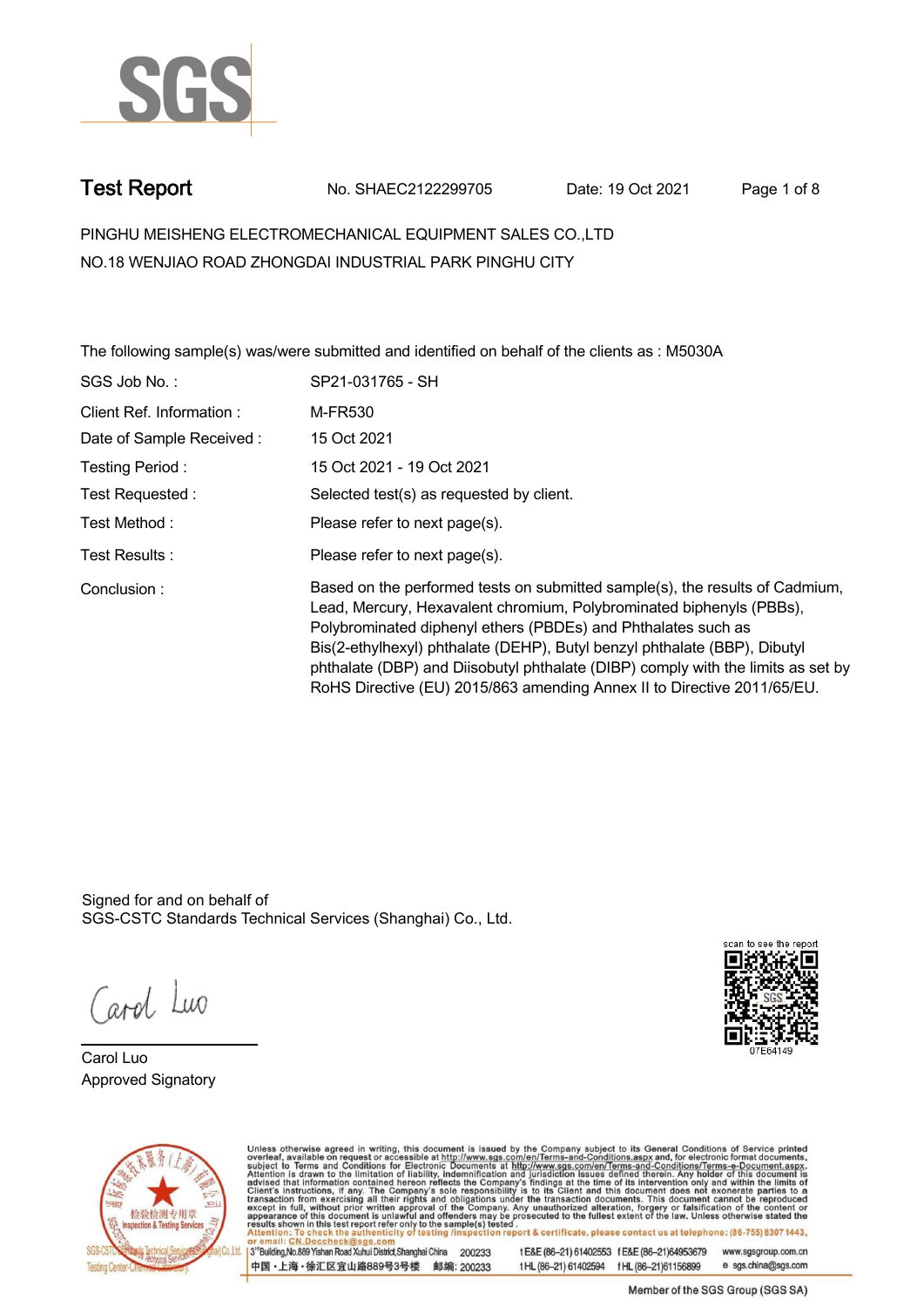

**Test Report. No. SHAEC2122299705 Date: 19 Oct 2021. Page 2 of 8.**

**Test Results :.**

**Test Part Description : .**

| Specimen No.    | SGS Sample ID    | <b>Description</b>  |  |
|-----------------|------------------|---------------------|--|
| SN <sub>1</sub> | SHA21-222997.003 | Canary yellow grain |  |

- **Remarks :.(1) 1 mg/kg = 0.0001% .**
	- **(2) MDL = Method Detection Limit .**
	- **(3) ND = Not Detected ( < MDL ) .**
	- **(4) "-" = Not Regulated .**

### **RoHS Directive (EU) 2015/863 amending Annex II to Directive 2011/65/EU.**

**Test Method :. With reference to IEC 62321-4:2013+AMD1:2017, IEC62321-5:2013, IEC62321-7-2:2017, IEC 62321-6:2015 and IEC62321-8:2017, analyzed by ICP-OES, UV-Vis and GC-MS. .**

| Test Item(s)                 | Limit | <b>Unit</b> | <b>MDL</b>     | 003            |
|------------------------------|-------|-------------|----------------|----------------|
| Cadmium (Cd)                 | 100   | mg/kg       | $\overline{2}$ | ND             |
| Lead (Pb)                    | 1000  | mg/kg       | $\overline{2}$ | $\overline{7}$ |
| Mercury (Hg)                 | 1000  | mg/kg       | 2              | ND             |
| Hexavalent Chromium (Cr(VI)) | 1000  | mg/kg       | 8              | <b>ND</b>      |
| Sum of PBBs                  | 1000  | mg/kg       | $\overline{a}$ | ND             |
| Monobromobiphenyl            |       | mg/kg       | 5              | ND.            |
| Dibromobiphenyl              | -     | mg/kg       | 5              | <b>ND</b>      |
| Tribromobiphenyl             |       | mg/kg       | 5              | <b>ND</b>      |
| Tetrabromobiphenyl           | -     | mg/kg       | 5              | <b>ND</b>      |
| Pentabromobiphenyl           |       | mg/kg       | 5              | <b>ND</b>      |
| Hexabromobiphenyl            | -     | mg/kg       | 5              | <b>ND</b>      |
| Heptabromobiphenyl           |       | mg/kg       | 5              | <b>ND</b>      |
| Octabromobiphenyl            |       | mg/kg       | 5              | ND             |
| Nonabromobiphenyl            |       | mg/kg       | 5              | ND             |
| Decabromobiphenyl            |       | mg/kg       | 5              | ND             |
| Sum of PBDEs                 | 1000  | mg/kg       | -              | <b>ND</b>      |
| Monobromodiphenyl ether      |       | mg/kg       | 5              | ND             |
| Dibromodiphenyl ether        |       | mg/kg       | 5              | ND             |
| Tribromodiphenyl ether       |       | mg/kg       | 5              | ND.            |
| Tetrabromodiphenyl ether     |       | mg/kg       | 5              | ND             |



Unless otherwise agreed in writing, this document is issued by the Company subject to its General Conditions of Service printed overleaf, available on request or accessible at http://www.sgs.com/en/Terms-and-Conditions.asp

3<sup>rd</sup> Building, No.889 Yishan Road Xuhui District, Shanghai China 200233 中国·上海·徐汇区宜山路889号3号楼 邮编: 200233 tE&E (86-21) 61402553 fE&E (86-21)64953679 www.sgsgroup.com.cn

t HL (86-21) 61402594 f HL (86-21) 61156899 e sgs.china@sgs.com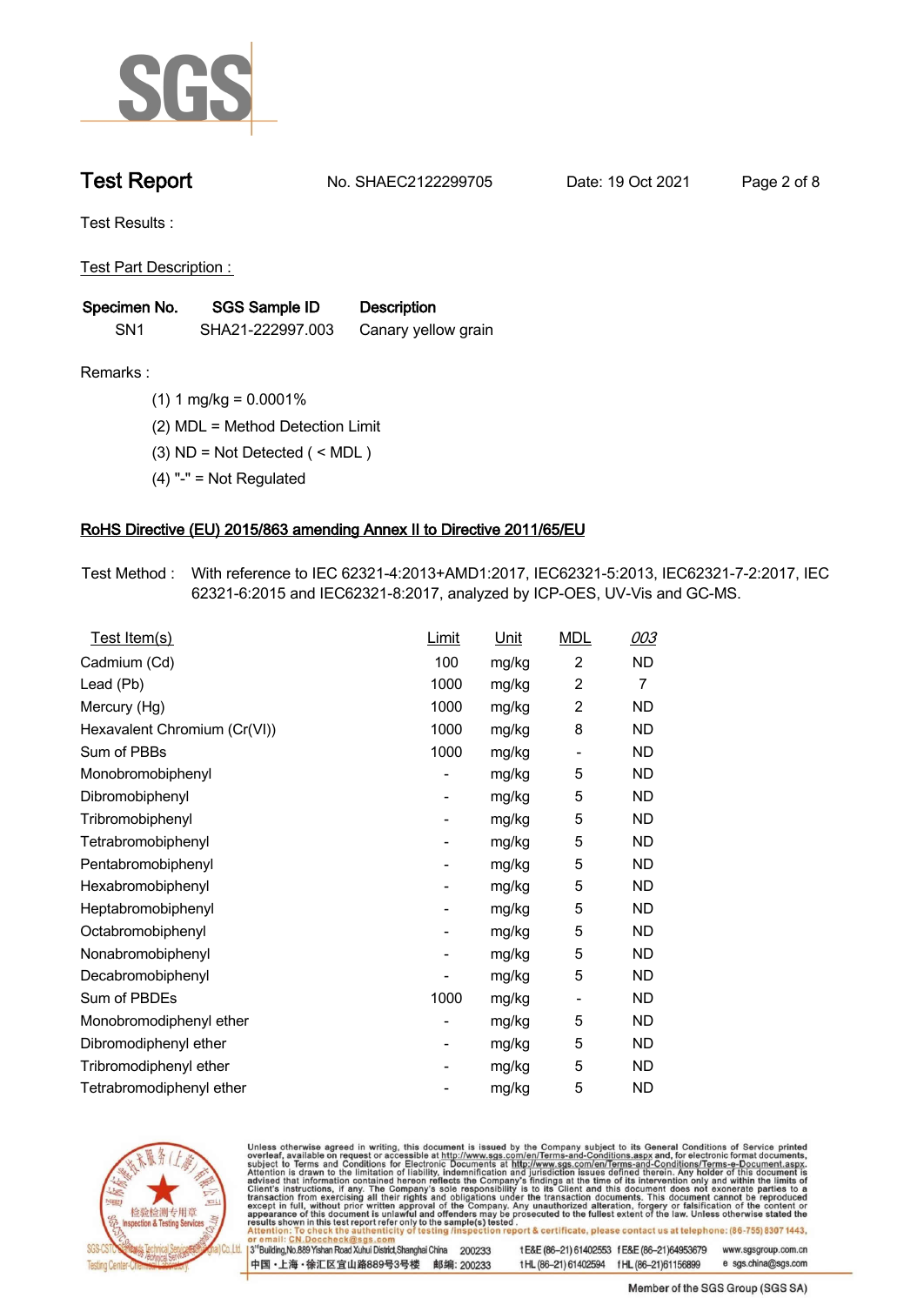

| <b>Test Report</b>                | No. SHAEC2122299705      |             | Date: 19 Oct 2021 |           | Page 3 of 8 |
|-----------------------------------|--------------------------|-------------|-------------------|-----------|-------------|
| Test Item(s)                      | <b>Limit</b>             | <u>Unit</u> | <b>MDL</b>        | 003       |             |
| Pentabromodiphenyl ether          | -                        | mg/kg       | 5                 | <b>ND</b> |             |
| Hexabromodiphenyl ether           | $\overline{\phantom{a}}$ | mg/kg       | 5                 | ND.       |             |
| Heptabromodiphenyl ether          | -                        | mg/kg       | 5                 | ND.       |             |
| Octabromodiphenyl ether           | -                        | mg/kg       | 5                 | <b>ND</b> |             |
| Nonabromodiphenyl ether           | $\overline{\phantom{a}}$ | mg/kg       | 5                 | <b>ND</b> |             |
| Decabromodiphenyl ether           | -                        | mg/kg       | 5                 | <b>ND</b> |             |
| Di-butyl Phthalate (DBP)          | 1000                     | mg/kg       | 50                | <b>ND</b> |             |
| Benzyl Butyl Phthalate (BBP)      | 1000                     | mg/kg       | 50                | ND.       |             |
| Di-2-Ethyl Hexyl Phthalate (DEHP) | 1000                     | mg/kg       | 50                | <b>ND</b> |             |
| Diisobutyl Phthalates (DIBP)      | 1000                     | mg/kg       | 50                | <b>ND</b> |             |

**Notes :.**

- **(1) The maximum permissible limit is quoted from RoHS Directive (EU) 2015/863. IEC 62321 series is equivalent to EN 62321 series https://www.cenelec.eu/dyn/www/f?p=104:30:1742232870351101::::FSP\_ORG\_ID,FSP\_LANG\_ID: 1258637,25**
- **(2) The restriction of DEHP, BBP, DBP and DIBP shall apply to medical devices, including in vitro medical devices, and monitoring and control instruments,including industrial monitoring and control instruments, from 22 July 2021. .**



Unless otherwise agreed in writing, this document is issued by the Company subject to its General Conditions of Service printed overleaf, available on request or accessible at http://www.sgs.com/en/Terms-and-Conditions.asp

3<sup>rd</sup>Building, No.889 Yishan Road Xuhui District, Shanghai China 200233 中国·上海·徐汇区宜山路889号3号楼 邮编: 200233 t E&E (86-21) 61402553 f E&E (86-21)64953679

www.sgsgroup.com.cn e sgs.china@sgs.com t HL (86-21) 61402594 f HL (86-21) 61156899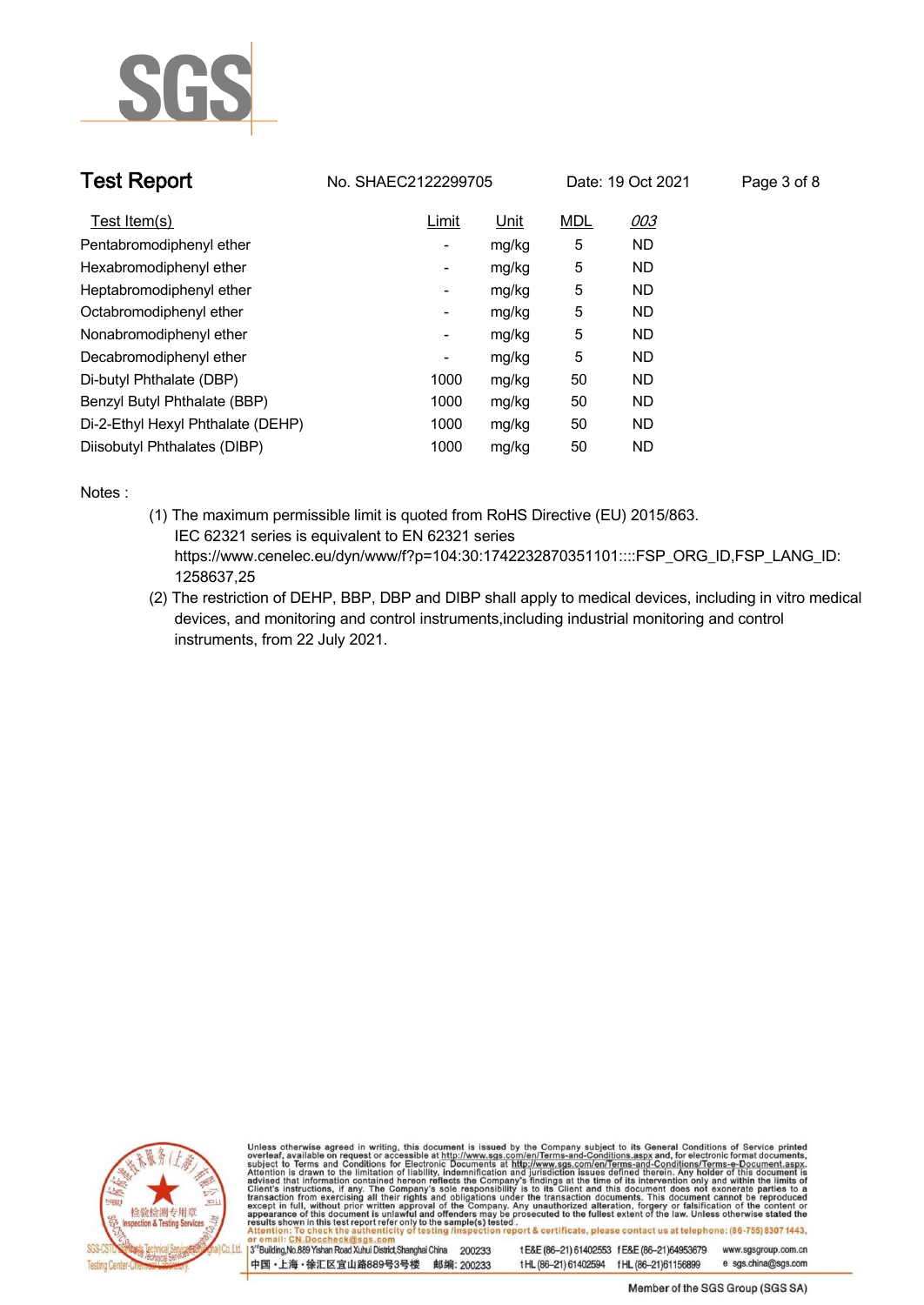

**Test Report. No. SHAEC2122299705 Date: 19 Oct 2021. Page 4 of 8.**

# **ATTACHMENTS**

## **Elements (IEC62321) Testing Flow Chart**

1) These samples were dissolved totally by pre-conditioning method according to below flow chart.





Unless otherwise agreed in writing, this document is issued by the Company subject to its General Conditions of Service printed overleaf, available on request or accessible at http://www.sgs.com/en/Terms-and-Conditions.asp

3<sup>rd</sup> Building, No.889 Yishan Road Xuhui District, Shanghai China 200233 中国·上海·徐汇区宜山路889号3号楼 邮编: 200233 tE&E (86-21) 61402553 fE&E (86-21)64953679 www.sgsgroup.com.cn e sgs.china@sgs.com t HL (86-21) 61402594 f HL (86-21) 61156899

Member of the SGS Group (SGS SA)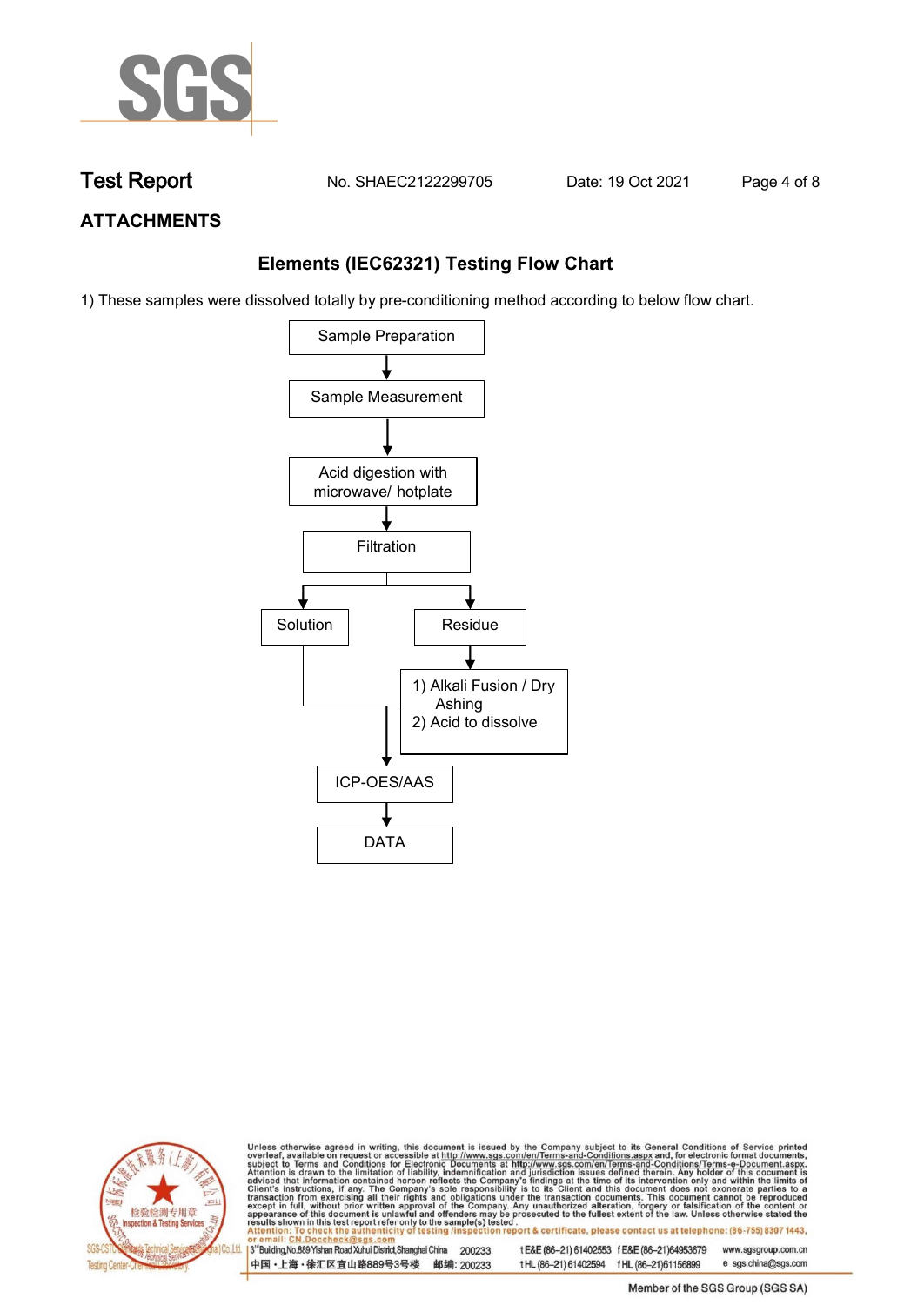

**Test Report. No. SHAEC2122299705 Date: 19 Oct 2021. Page 5 of 8.**

## **ATTACHMENTS**

### **Hexavalent Chromium (Cr(VI)) Testing Flow Chart**





Unless otherwise agreed in writing, this document is issued by the Company subject to its General Conditions of Service printed overleaf, available on request or accessible at http://www.sgs.com/en/Terms-and-Conditions.asp

3<sup>rd</sup> Building, No.889 Yishan Road Xuhui District, Shanghai China 200233 中国·上海·徐汇区宜山路889号3号楼 邮编: 200233 tE&E (86-21) 61402553 fE&E (86-21)64953679 www.sgsgroup.com.cn

t HL (86-21) 61402594 f HL (86-21) 61156899 e sgs.china@sgs.com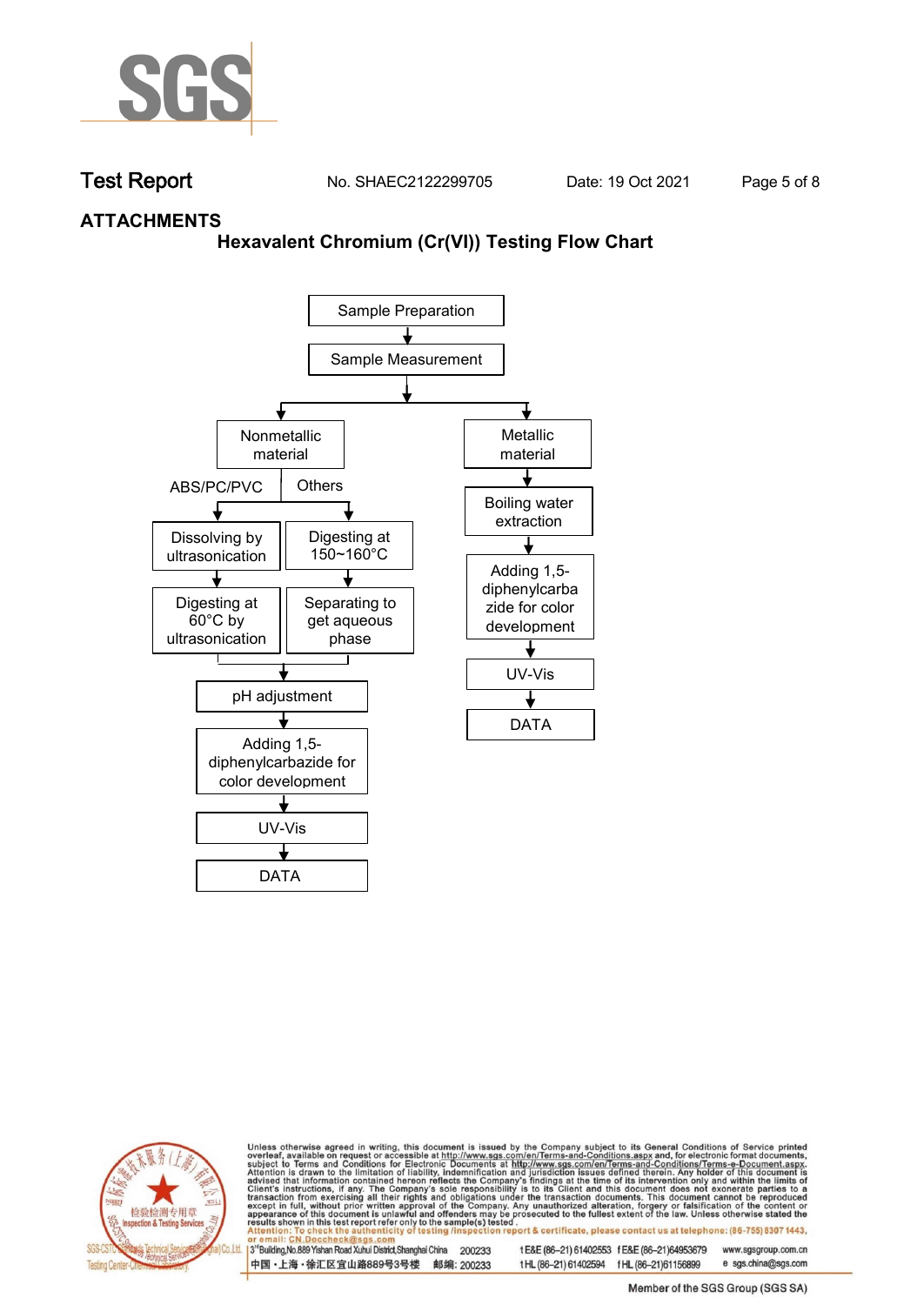

**Test Report. No. SHAEC2122299705 Date: 19 Oct 2021. Page 6 of 8.**

**ATTACHMENTS**

## **PBBs/PBDEs Testing Flow Chart**





Unless otherwise agreed in writing, this document is issued by the Company subject to its General Conditions of Service printed overleaf, available on request or accessible at http://www.sgs.com/en/Terms-and-Conditions.asp

3<sup>'</sup>Building, No.889 Yishan Road Xuhui District, Shanghai China 200233 中国·上海·徐汇区宜山路889号3号楼 邮编: 200233

tE&E (86-21) 61402553 fE&E (86-21)64953679 www.sgsgroup.com.cn

t HL (86-21) 61402594 f HL (86-21) 61156899 e sgs.china@sgs.com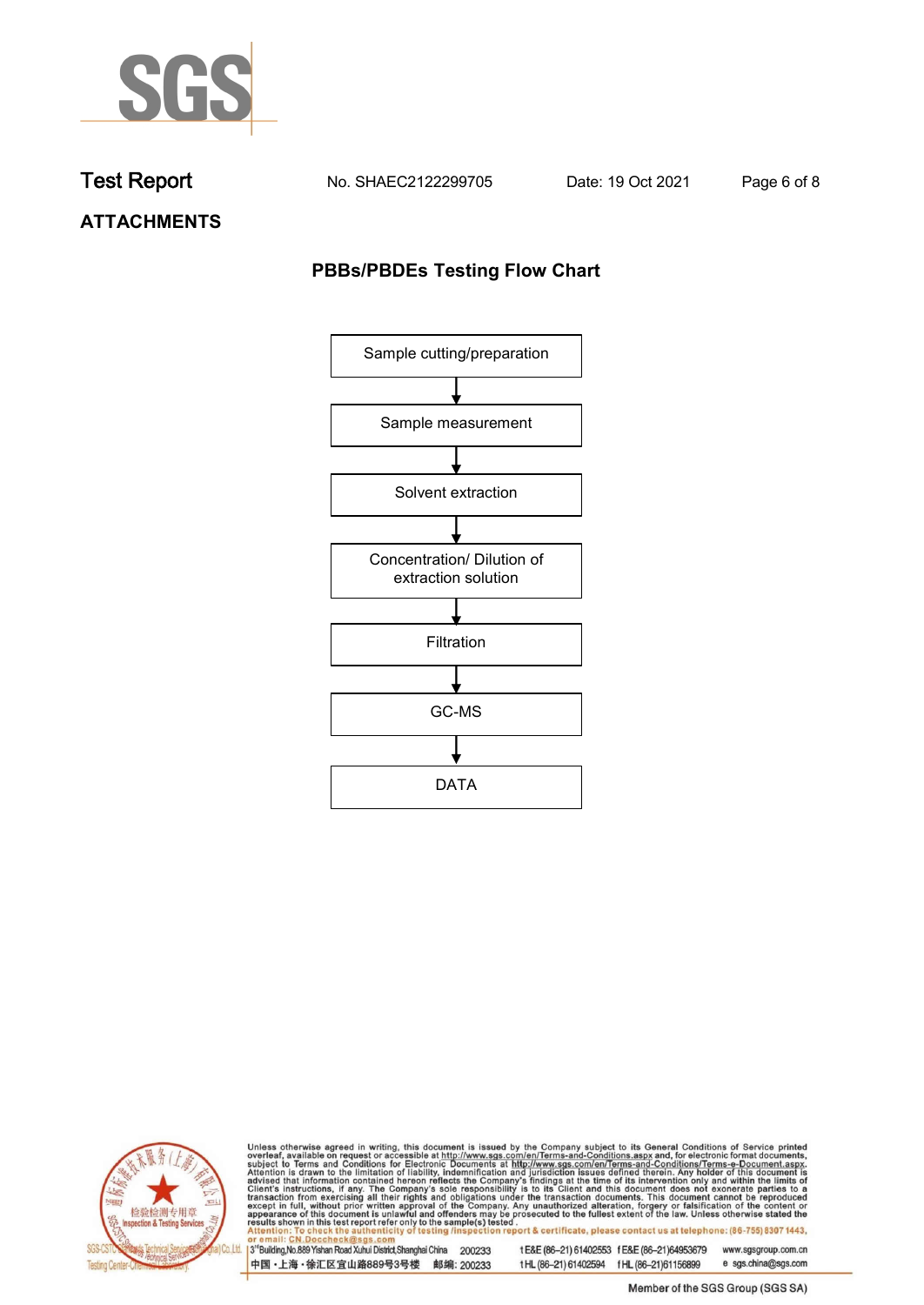

**Test Report. No. SHAEC2122299705 Date: 19 Oct 2021. Page 7 of 8.**

# **ATTACHMENTS**

## **Phthalates Testing Flow Chart**





Unless otherwise agreed in writing, this document is issued by the Company subject to its General Conditions of Service printed overleaf, available on request or accessible at http://www.sgs.com/en/Terms-and-Conditions.asp

3<sup>'</sup>Building, No.889 Yishan Road Xuhui District, Shanghai China 200233 中国·上海·徐汇区宜山路889号3号楼 邮编: 200233

tE&E (86-21) 61402553 fE&E (86-21)64953679 www.sgsgroup.com.cn

e sgs.china@sgs.com t HL (86-21) 61402594 f HL (86-21) 61156899